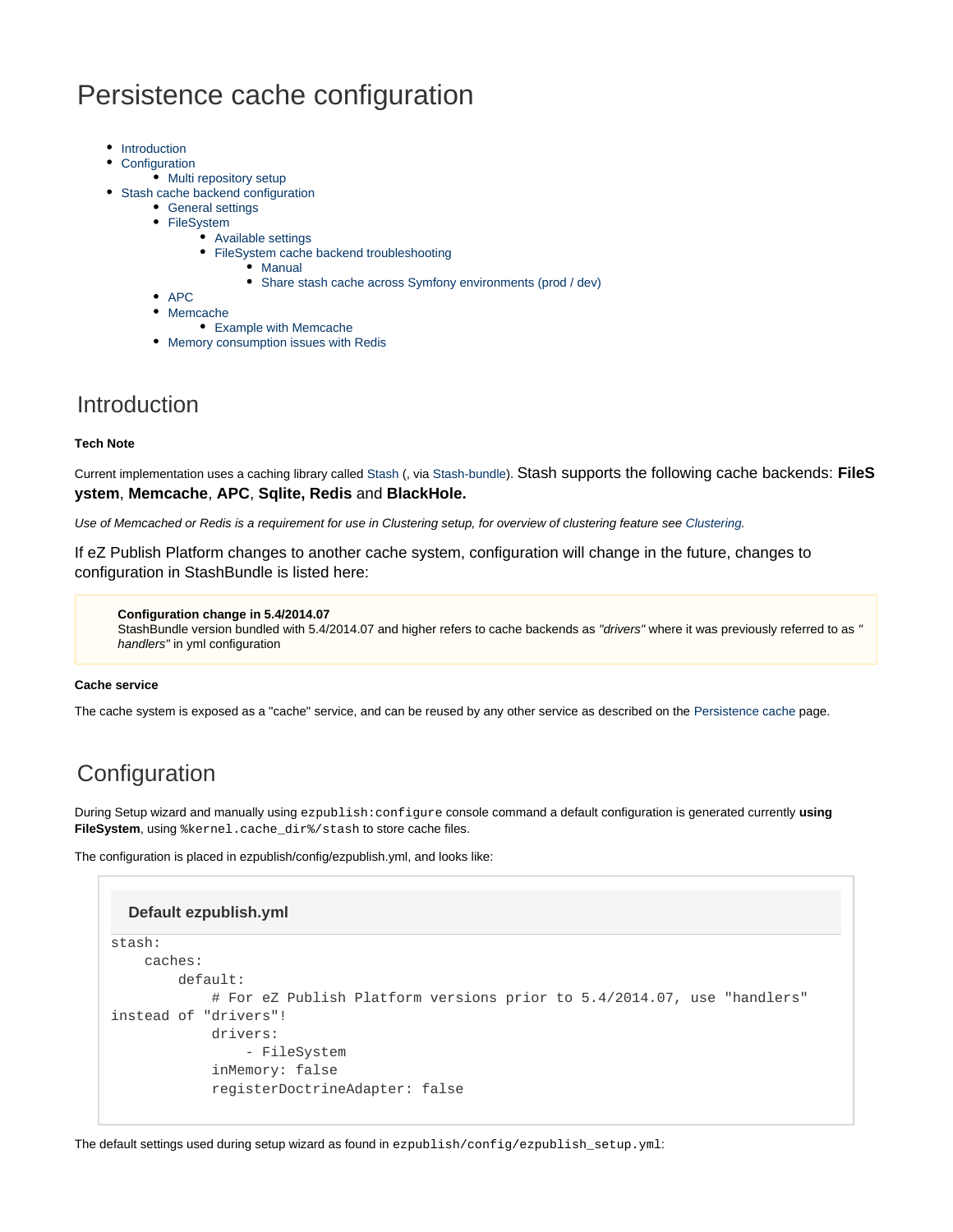```
ezpublish_setup.yml
```

```
stash:
     caches:
         default:
             # For eZ Publish Platform versions prior to 5.4/2014.07, use "handlers"
instead of "drivers"!
             drivers:
                  - BlackHole
             inMemory: true
             registerDoctrineAdapter: false
```
This setting works across all installs and just caches objects within the same request thanks to the  $in$ Memory: true setting.

If you want to change to another cache backend, see in Stash backend configuration below for what kind of settings you have available.

**Note for "inMemory" cache with long running scripts** Use of inMemory caching with BlackHole or any other cache backend should not be used for long running scripts as it will over time return stale data, inMemory cache is not shared across requests/processes, so invalidation does not happen!

## <span id="page-1-0"></span>**Multi repository setup**

New in 5.2 is the possibility to select a specific Stash cache pool on a siteaccess or sitegroup level, the following example shows use in a sitegroup:

### **ezpublish.yml site group setting**

```
ezdemo_group:
              cache_pool_name: "default"
              database:
                   ...
```
The "default" here refers to the name of the cache pool as specified in the stash configuration block shown above, if your install has several repositories (databases), then make sure every group of sites using different repositories also uses a different cache pool to avoid unwanted effects.

NB: We plan to make this more native in the future, so this setting will someday not be needed.

## <span id="page-1-1"></span>Stash cache backend configuration

## <span id="page-1-2"></span>**General settings**

To check which cache settings are available for your installation, run the following command in your terminal :

php ezpublish/console config:dump-reference stash

## <span id="page-1-3"></span>**FileSystem**

This cache backend is using local filesystem, by default the Symfony cache folder, as this is per server, it **does not support multi server ([cluste](https://doc.ez.no/display/EZP/Clustering) [r](https://doc.ez.no/display/EZP/Clustering)) setups**!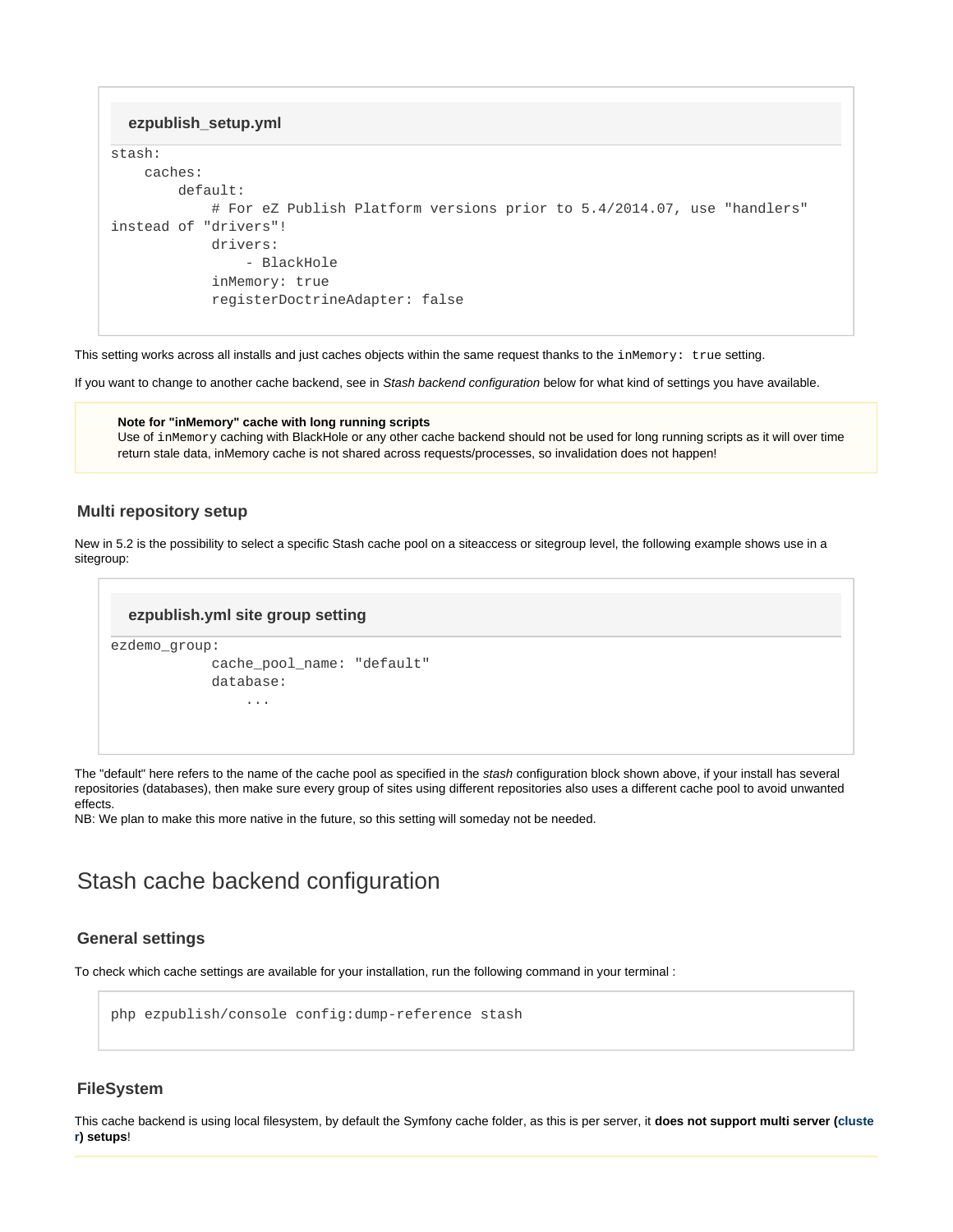**We strongly discourage you from storing cache files on NFS**, as it defeats the purpose of the cache: speed

## <span id="page-2-0"></span>**Available settings**

| path            | The path where the cache is placed, default is *kernel.cache_dir*/stash, effectively ezpublish/cache/ <env><br/>/stash</env>                                |
|-----------------|-------------------------------------------------------------------------------------------------------------------------------------------------------------|
| dirSplit        | Number of times the cache key should be split up to avoid having to many files in each folder, default is 2.                                                |
| filePermissions | The permissions of the cache file, default is 0660.                                                                                                         |
| dirPermissions  | The permission of the cache file directories (see dirSplit), default is 0770.                                                                               |
| memKeyLimit     | Limit on how many key to path entries are kept in memory during execution at a time to avoid having to recalculate the<br>path on key lookups, default 200. |
| keyHashFunction | Algorithm used for creating paths, default md5. Use crc32 on Windows to avoid path length issues.                                                           |

#### **Issues with Microsoft Windows**

If you are using a Windows OS, you may encounter an issue regarding **long paths for cache directory name**. The paths are long because Stash uses md5 to generate unique key that are sanitized really quickly.

Solution is to **change the hash algorithm** used by Stash.

## stash: caches: default: # For eZ Publish Platform versions prior to 5.4/2014.07, use "handlers" instead of "drivers"! drivers: - FileSystem inMemory: true registerDoctrineAdapter: false FileSystem: keyHashFunction: 'crc32' **Specifying key hash function**

#### **This configuration is only recommended for Windows users**.

Note: You can also define the **path** where you want the cache files to be generated to be able to get even shorter system path for cache files.

## <span id="page-2-1"></span>**FileSystem cache backend troubleshooting**

By default, Stash Filesystem cache backend stores cache to a sub-folder named after the environment (i.e. ezpublish/cache/dev, ezpubl ish/cache/prod). This can lead to the following issue : if different environments are used for operations, persistence cache (manipulating content, mostly) will be affected and cache can become inconsistent.

<span id="page-2-2"></span>To prevent this, there are 2 solutions :

1. **Manual**

**Always** use the same environment, for web, command line, cronjobs...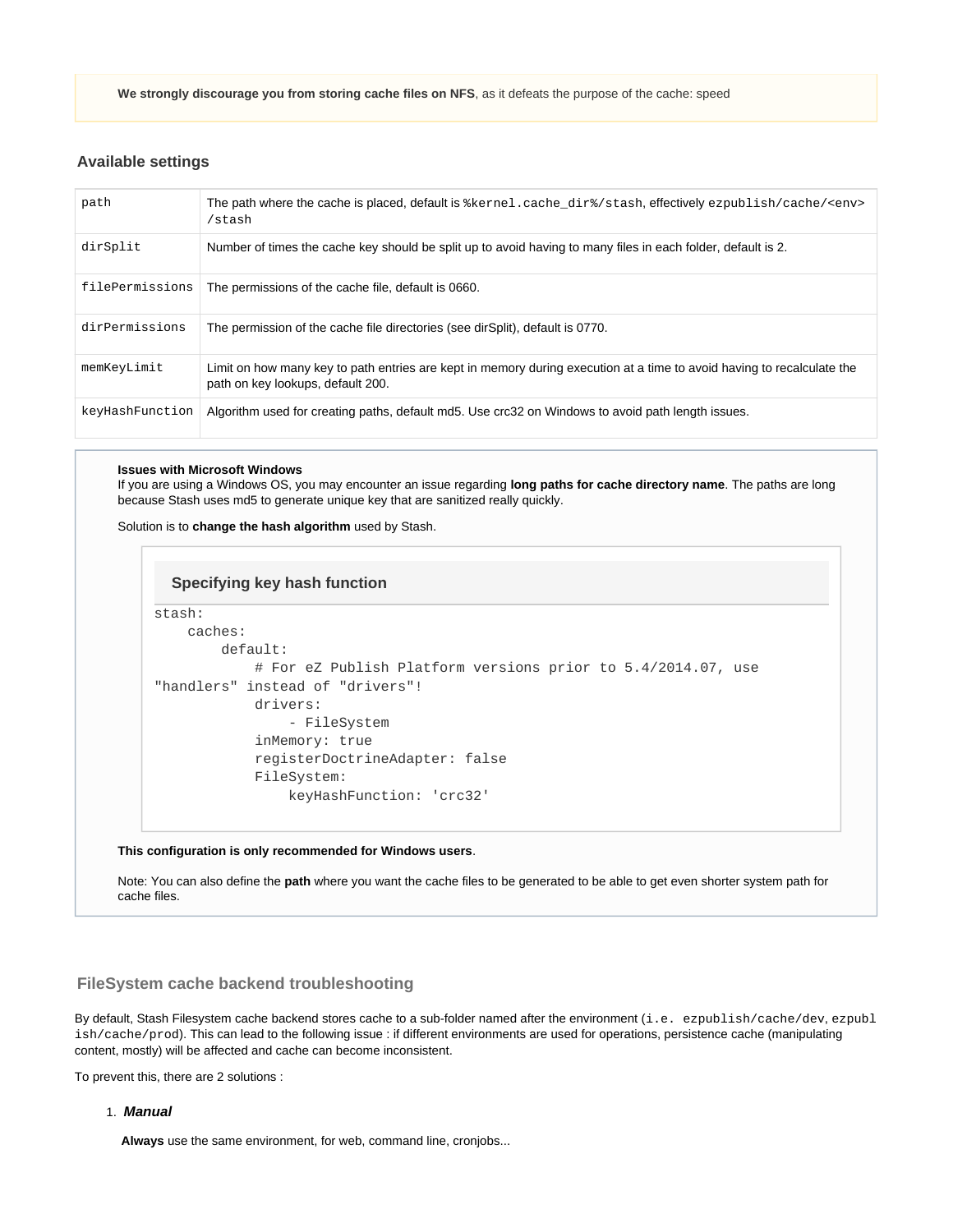#### 2. **Share stash cache across Symfony environments (prod / dev)**

<span id="page-3-0"></span>Either by using another Stash cache backend, or by setting Stash to use a shared cache folder that does not depend on the environment. In ezpublish.yml:

```
stash:
     caches:
         default:
             FileSystem:
                  path: "%kernel.root_dir%/cache/common"
```
This will store stash cache to ezpublish/cache/common.

## <span id="page-3-1"></span>**APC**

This cache backend is using shard memory using APC's user cache feature, as this is per server, it **does not support multi server ([cluster](https://doc.ez.no/display/EZP/Clustering)) setups**.

#### **Limitation**

As APC user cache is not shared between processes, it is not possible to clear the user cache from CLI, even if you set apc. enable\_ cli to On. Hence publishing content from a command line script won't let you properly clear SPI Persistence cache.

Please also note that the default value for apc. shm\_size is 128MB. However, 256MB is recommended for APC to work properly. For more details please refer to the [APC configuration manual.](http://www.php.net/manual/en/apc.configuration.php#ini.apc.shm-size)

#### **Available settings**

| ttl | The time to live of the cache in seconds, default set to 500 (8.3 minutes)                                                                                |
|-----|-----------------------------------------------------------------------------------------------------------------------------------------------------------|
|     | namespace   A namespace to prefix cache keys with to avoid key conflicts with other eZ Publish sites on same eZ Publish installation, default<br>is null. |

## <span id="page-3-2"></span>**Memcache**

This cache backend is using [Memcached, a distributed caching solution,](http://memcached.org/) this is the only supported cache solution for multi server ([cluster](https://doc.ez.no/display/EZP/Clustering)) setups!

#### **Note**

Stash supports both the [php-memcache](http://php.net/memcache) and [php-memcached](http://php.net/memcached) extensions. **However** only php-memcache is officially tested on Redhat/Centos while php-memcached is on Debian and Ubuntu. If you have both extensions installed, Stash will automatically choose php-memcached.

| servers              | Array of Memcached servers, with host/IP, port and weight                                                                                                                                                                                                |
|----------------------|----------------------------------------------------------------------------------------------------------------------------------------------------------------------------------------------------------------------------------------------------------|
|                      | server: Host or IP of your Memcached server<br>port: Port where Memcached is listening to (defaults to 11211)<br>weight: Weight of the server, when using several Memcached servers                                                                      |
| prefix key           | A namespace to prefix cache keys with to avoid key conflicts with other eZ Publish sites on same eZ Publish<br>installation (default is an empty string).<br>Must be the same on all server with the same installation. See Memcached prefix key option. |
| compression          | default true. See Memcached compression option.                                                                                                                                                                                                          |
| libketama compatible | default false. See Memcached libketama compatible option                                                                                                                                                                                                 |
| buffer writes        | default false. See Memcached buffer writes option                                                                                                                                                                                                        |
| binary protocol      | default false. See Memcached binary protocol option                                                                                                                                                                                                      |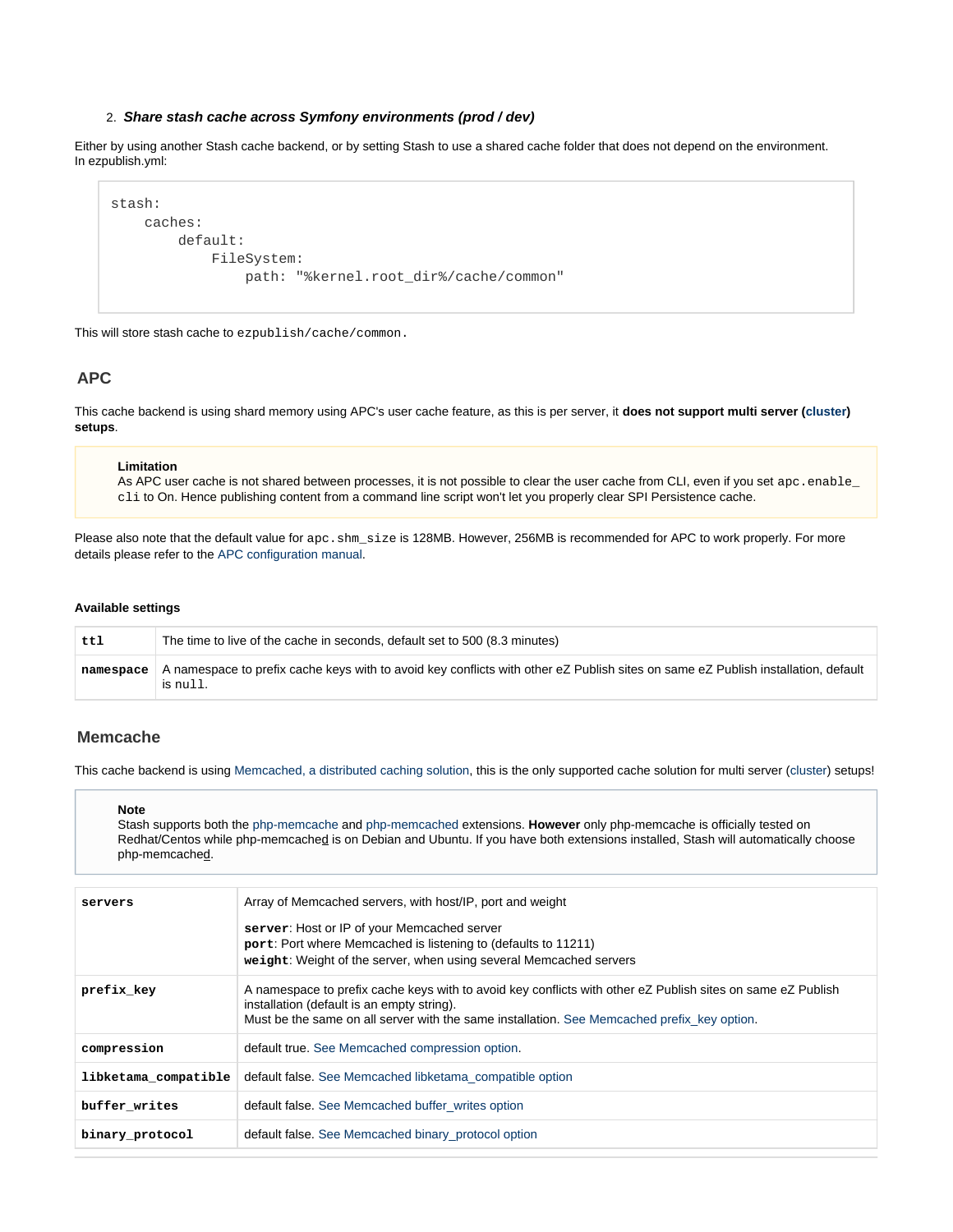| no block             | default false. See Memcached no_block option                                                      |
|----------------------|---------------------------------------------------------------------------------------------------|
| tcp nodelay          | default false. See Memcached tcp_nodelay option                                                   |
| connection timeout   | default 1000. See Memcached connection_timeout option                                             |
| retry timeout        | default 0. See Memcached retry_timeout option                                                     |
| send timeout         | default 0. See Memcached send timeout option                                                      |
| recv timeout         | default 0. See Memcached recv_timeout option                                                      |
| poll timeout         | default 1000. See Memcached poll_timeout option                                                   |
| cache lookups        | default false. See Memcached cache_lookups option                                                 |
| server_failure_limit | default 0. See PHP Memcached documentation                                                        |
| socket_send_size     | See Memcached socket_send_size option.                                                            |
| socket_recv_size     | See Memcached socket_recv_size option.                                                            |
| serializer           | See Memcached serializer option.                                                                  |
| hash                 | See Memcached hash option.                                                                        |
| distribution         | Specifies the method of distributing item keys to the servers. See Memcached distribution option. |

All settings but servers are only available with memcached php extension, for more information on these settings and which version of php-memcached they are available in, see: <http://php.net/Memcached>

If you are on eZ Publish 5.1, make sure to update Stash and StashBundle to get access to these settings.

### <span id="page-4-0"></span>**Example with Memcache**

```
stash:
     caches:
           default:
                 # For eZ Publish Platform versions prior to 5.4/2014.07, use "handlers"
instead of "drivers"!
                 drivers: [ Memcache ]
                 inMemory: true
                 registerDoctrineAdapter: false
                 Memcache:
                      prefix_key: ezdemo_
                      retry_timeout: 1
                      servers:
- 1990 - 1990 - 1990 - 1990 - 1990 - 1990 - 1990 - 1990 - 1990 - 1990 - 1990 - 1990 - 1990 - 1990 - 1990 - 19
                                 server: 127.0.0.1
                                 port: 11211
```
#### **Connection errors issue**

If memcached does display connection errors when using the default (ascii) protocol, switching to binary protocol (in the stash configuration and memcached daemon) should resolve the issue.

## <span id="page-4-1"></span>**Memory consumption issues with Redis**